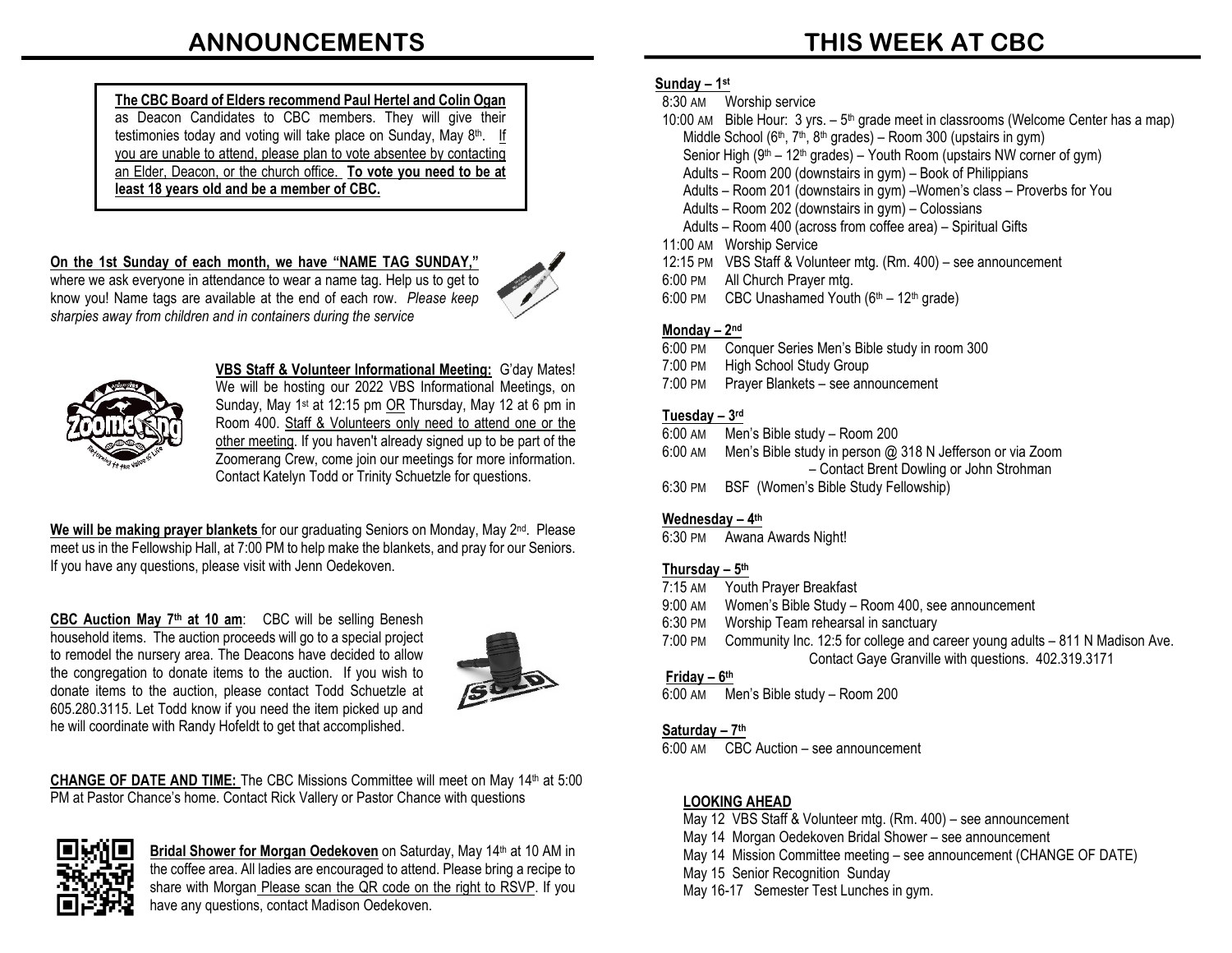### **WELCOME**

**WE'RE GLAD YOU'RE HERE** and we want to help you get connected and grow in your Christian walk. Please visit our Welcome Center to pick up a gift bag and ask for a brochure detailing various CBC ministries for all ages. A complete listing of our staff, ministries, and Sunday messages can be found at **[www.cbcpierre.org](http://www.cbcpierre.org/)**.

**Nursery is provided during both services and Sunday School:**

| 1 <sup>st</sup> service     | $8:25$ – end of service  | $infant - 3 years$ |
|-----------------------------|--------------------------|--------------------|
| <b>During Sunday School</b> | $9:50 -$ end of class    | $infant - 3 years$ |
| 2 <sup>nd</sup> service     | $10:50$ – end of service | $infant - 3 years$ |

**NURSING MOTHERS** are invited to use the Cry Room behind the kitchen in the coffee area.

### **WHAT WE BELIEVE**

**~** That Jesus is the Son of God who became a man to die for the sins of the whole world; He was raised from the dead and ascended back to heaven; He is coming again. (*1 Cor 15: 1-8*) **~** That the Bible is the inspired word of God and is the only authority for our faith (what we believe) and practice (how we are to live). (*2 Tim 3:16*) **~** That every person has worth as a creation of God, but that all have sinned and fallen short of the glory of God. (*Rom 3:23*) **~** That forgiveness of sins, the promise of eternal life and an abundant life are available to those who believe that Jesus Christ is Savior and Lord. (*Jn 3:16*) **~** That those accepting Christ shall repent of sin, confess faith, and be baptized into Him. (*Rom 10:9; Acts 2:38*) **~** That the Church exists to provide for the spiritual growth of the people and to see that the Gospel is preached to everyone. (*Eph 4:1-16*) **~** That Jesus Christ will one day return to earth and reign forever as King of kings and Lord of lords. (*1 Thess. 4:13-18*)

 $\widehat{\tau}$ **CBC has Wi-Fi Internet.** The Welcome Center can provide connection information.

 $\mathcal{D}$ **CBC provides Assistive Listening Devices.** Check out a receiver at the Welcome Center.

**AED available** in the old kitchen by the offices

| <b>Scripture</b>                                         | Pastor Chance Sumner |                                   |                        |  |  |
|----------------------------------------------------------|----------------------|-----------------------------------|------------------------|--|--|
| 1 <sup>st</sup> Ushers                                   |                      | 2 <sup>nd</sup> Ushers            |                        |  |  |
| 1 <sup>st</sup> Welcome Center                           |                      | 2 <sup>nd</sup> Welcome Center    | Susan Sheppick         |  |  |
| 1 <sup>st</sup> Greeters                                 | Gayle Van Camp       | I2 <sup>nd</sup> Greeters         |                        |  |  |
| 1 <sup>st</sup> Nursery (Walker)                         | Jessica Duval        | 2 <sup>nd</sup> Nursery (Walker)  |                        |  |  |
| <b>SS Nursery (Walker) Pam Templeton</b>                 |                      | 2 <sup>nd</sup> Nursery (Toddler) | Dawn & Caleb Nordquist |  |  |
| 1st Sound                                                |                      | 2 <sup>nd</sup> Sound             |                        |  |  |
| 1 <sup>st</sup> Video                                    | Roxanne Rice         | 2 <sup>nd</sup> Video             | Boyd Wallace           |  |  |
| 1 <sup>st</sup> Camera & Lights                          | Benjamin Brown       | 2 <sup>nd</sup> Camera & Lights   |                        |  |  |
| We thank you for your service to Community Bible Church! |                      |                                   |                        |  |  |

#### **MAY 8TH VOLUNTEERS**

#### **May 1, 2022 Worship Times 8:30 AM & 11:00 AM**

#### **Worship Today\***

Gather in Fellowship Welcome Welcome **Kevin Hofer**, Elder Call to Worship

Worship through Song

Acts  $6:8 - 8:8$  (p. 914)

Communion Depart in Fellowship

An Elder is available in the Prayer Room at the end of the service to pray & serve.

*\*Please remain quiet prior to the worship service to allow others to pray & meditate. \*Please remain in the sanctuary for the duration of the service to minimize distraction.*

Scripture Genesis 50:15-20 (p. 44)<br>Pastoral Prayer Genesis 50:15-20 (p. 44) Kevin Hofer, Elder

Worship through the Word "Triumph through Tragedy"<br>Acts 6:8 – 8:8 (p. 914) Pastor Chance Sumner